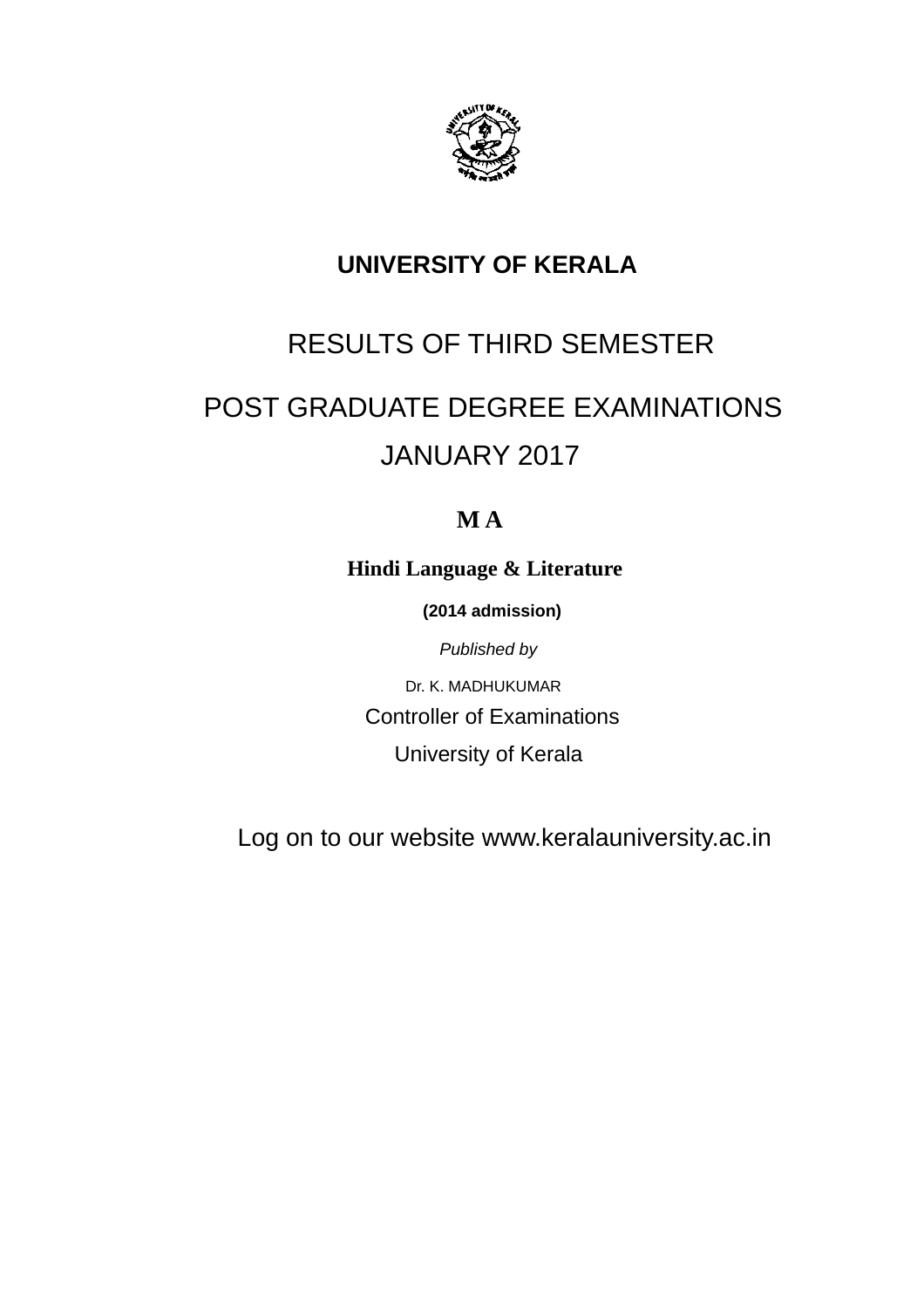### **UNIVERSITY OF KERALA**

### *Results of Third Semester PG Degree Examination*

### *January 2017*

#### **M A Hindi Language & Literature**

- 1. The following is the provisional list of successful candidates in the Third semester PG Degree Examinations of M A Hindi Language & Literature (2014 Admission)
- 2. The total marks secured by each successful candidate are shown against the candidate code.
- 3. Mark sheets will be issued to the respective centres within a week.
- 4. Originals of the qualifying certificates shall be forwarded to the University for verification of eligibility conditions. Mark list will not be issued to those whose fees are not yet remitted to the University.
- 5. The mark lists will not be issued to the candidates in respect of whom there are defects to be rectified and whose fees are due although their results have been provisionally released now.
- 6. Results of those candidates who have not produced their Eligibility certificates/Qualifying certificates have been withheld.
- 7. Application for scrutiny of answer books should reach the Deputy Registrar, Examinations (IV) along with the prescribed fee on or before 27.01.2018.
- 8. The results will be available on [www.keralauniveristy.ac.in](http://www.keralauniveristy.ac.in/)
- 9. Draft mark lists can be downloaded from the site, **exams.keralauniversity.ac.in**,and it may be used to apply for scrutiny of answer books.

Thiruvananthapuram, Dated: 12.01.2018

#### University Buildings, **Controller of Examinations**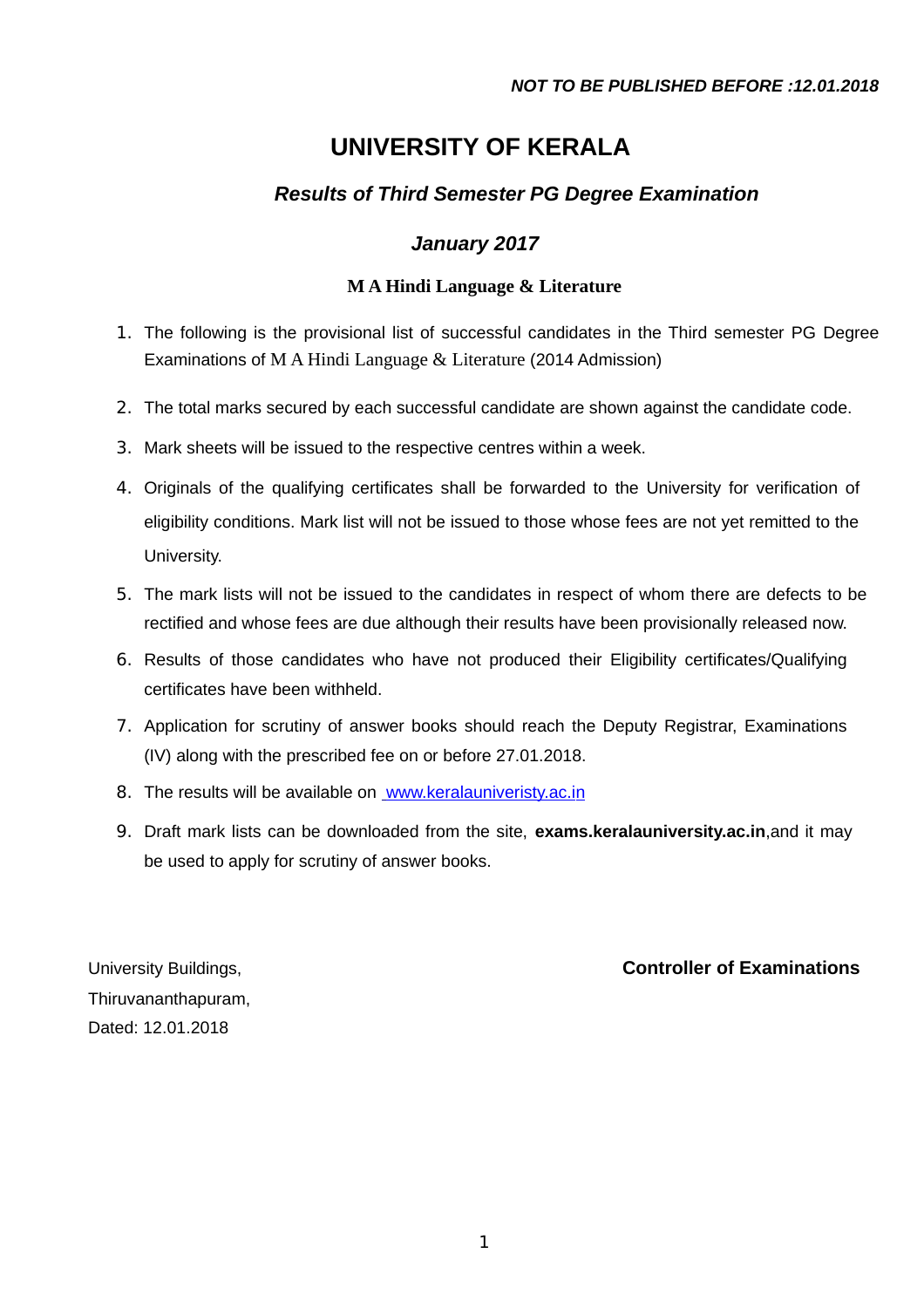### **UNIVERSITY OF KERALA SYNDICATE - IN – CIRCULATION**

The results of the Thid Semester examination, January 2017 of the **Post Graduate Courses** (semester scheme) in affiliated colleges as declared by the respective Board of Examiners are given below

| Semester : 3  |                                | Month & Year of Exam. : January 2017 |          |        |        |
|---------------|--------------------------------|--------------------------------------|----------|--------|--------|
| Exam.<br>Code | Name of the Programme          | No. of Students                      |          |        | Pass % |
|               |                                | Registered                           | Appeared | Passed |        |
| 52513303      | MA Hindi Language & Literature | - 3                                  |          |        | 66.67  |

The results may be approved. It is proposed to publish the results on 12-01-2018.

Thiruvananthapuram Dated: 12\01\2018

#### University Buildings, **Controller of Examinations**

#### To

- 1. All Syndicate Members
- 2. The P.S. to V.C.
- 3. The P.S. to P.V.C.
- 4. The P.A. to Registrar
- 5. The P.A. to C.E.
- 6. EJ IX
- 7. M & C
- 8. PRO/Enquiry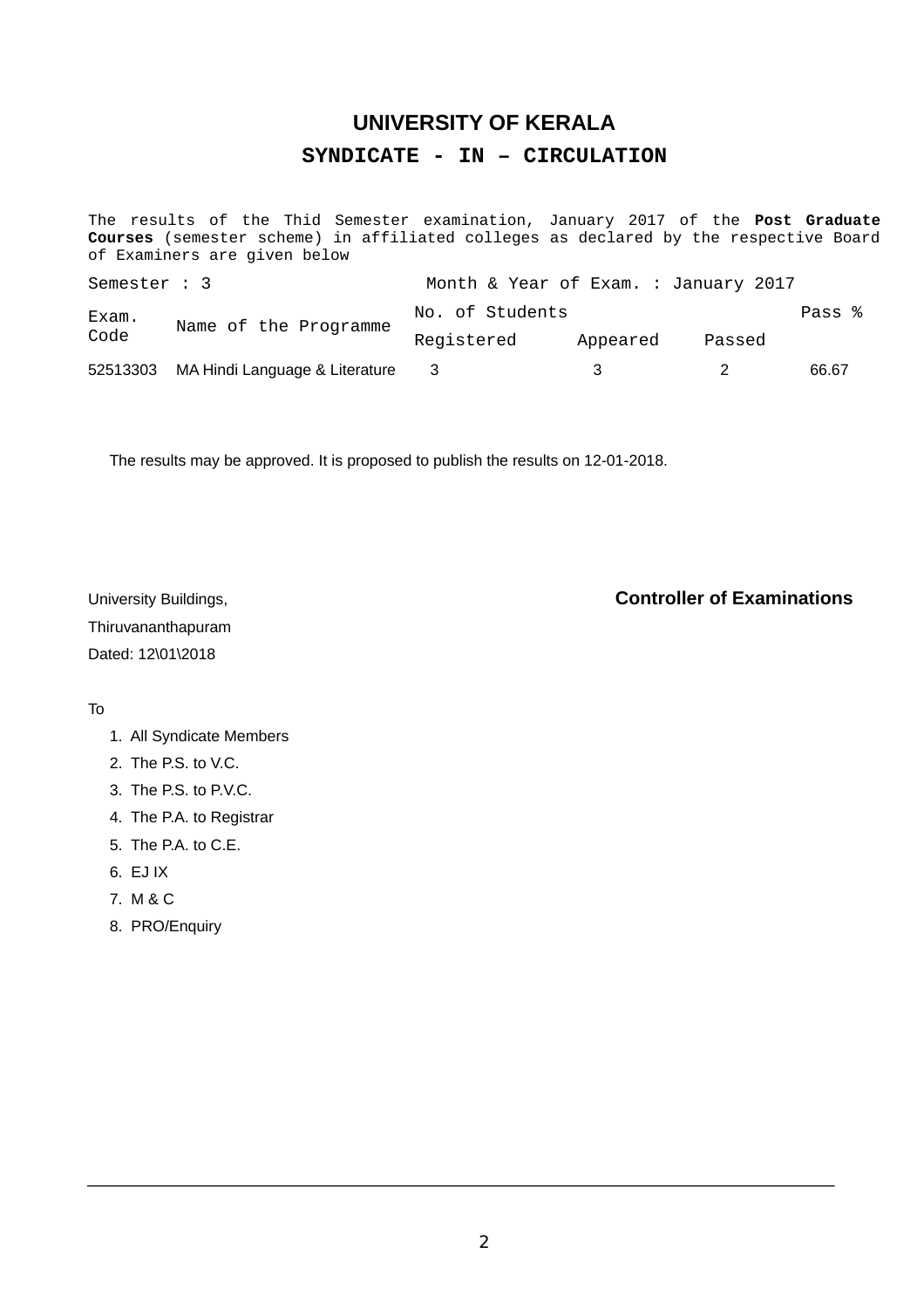## **INDEX**

| <b>SL.N</b> | Centre<br>No | <b>Name of College</b>                  | Page<br>N <sub>0</sub> |
|-------------|--------------|-----------------------------------------|------------------------|
|             | 118          | Mahatma Gandhi College, Kesavadasapuram |                        |
|             |              |                                         |                        |